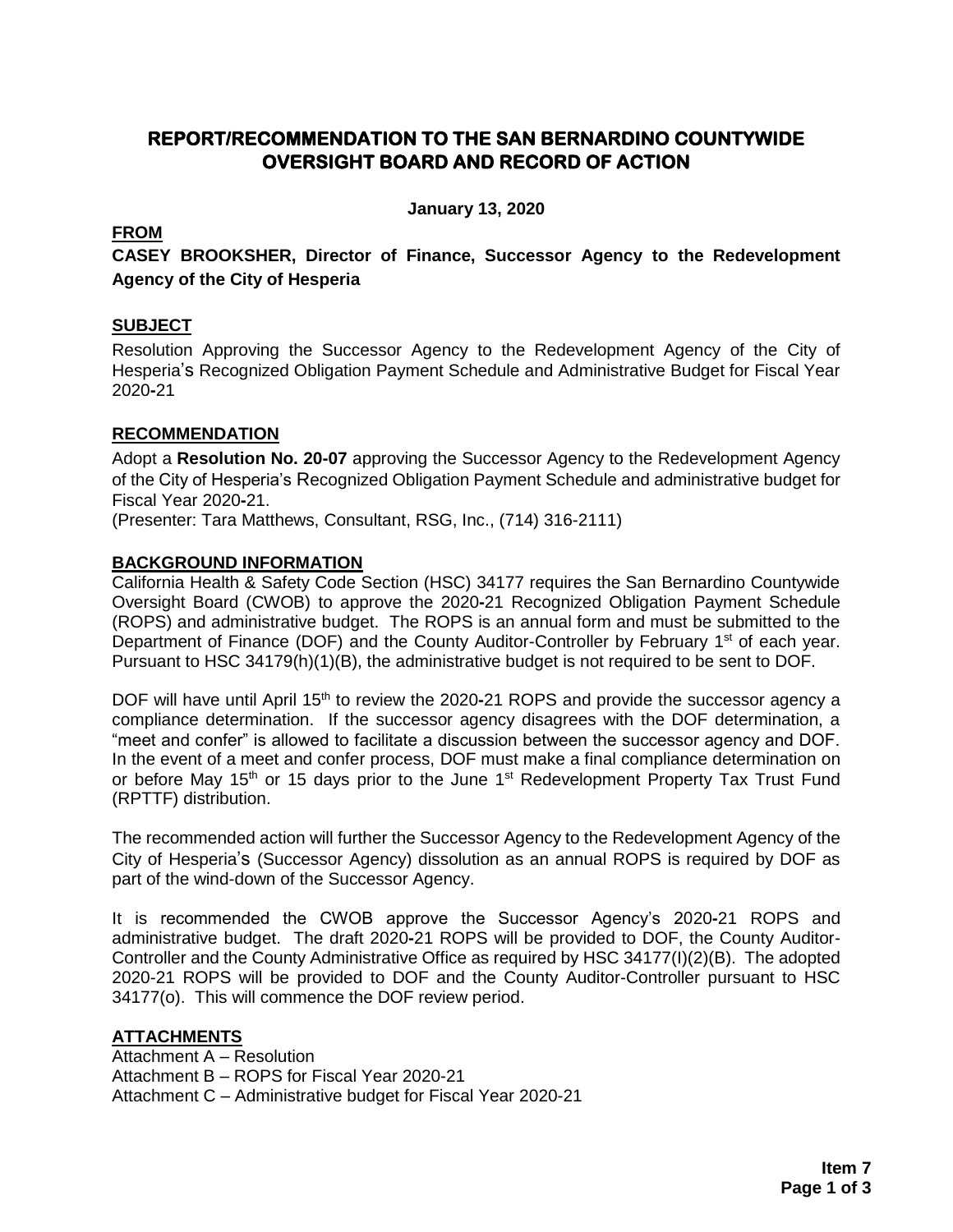**Resolution Approving the Successor Agency to the Redevelopment Agency of the City of Hesperia's Recognized Obligation Payment Schedule and Administrative Budget for Fiscal Year 2020-21 January 13, 2020**

### **REVIEW BY OTHERS**

This item has been reviewed by Community Development and Housing Agency on December 17, 2019 and San Bernardino Countywide Oversight Board Legal Counsel on December 26, 2019.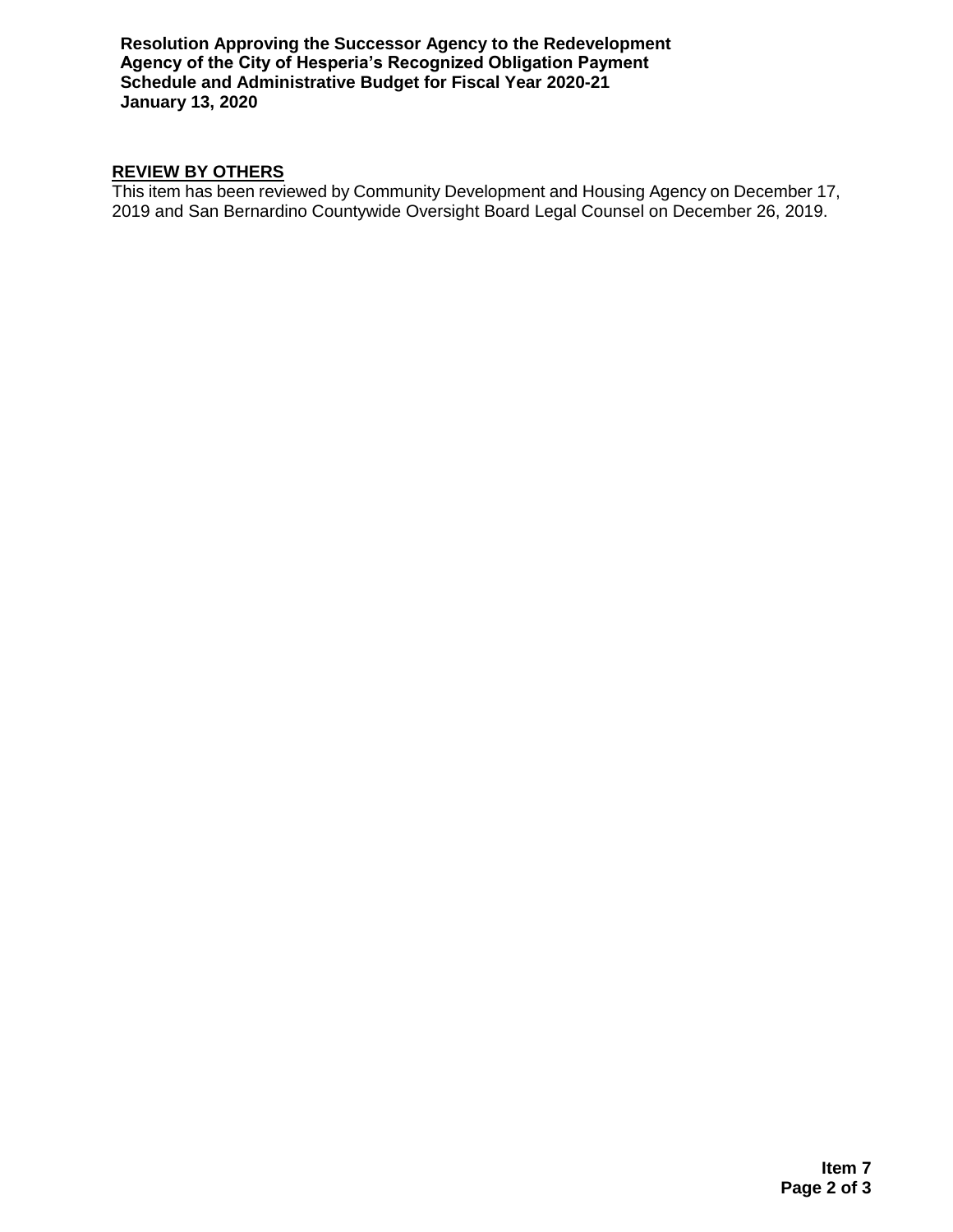**Resolution Approving the Successor Agency to the Redevelopment Agency of the City of Hesperia's Recognized Obligation Payment Schedule and Administrative Budget for Fiscal Year 2020-21 January 13, 2020**

Record of Action of the San Bernardino Countywide Oversight Board

#### **APPROVED**

Moved: Acquanetta Warren Seconded: Cindy Saks Ayes: Richard DeNava, Kenneth Miller, Cindy Saks, Lawrence Strong, Acquanetta Warren, David Wert Absent: Mario Vasquez

Lynna Monell, SECRETARY

BY Mona Monell

DATED: January 13, 2020



- cc: File- San Bernardino Countywide Oversight Board
- la 01/15/2020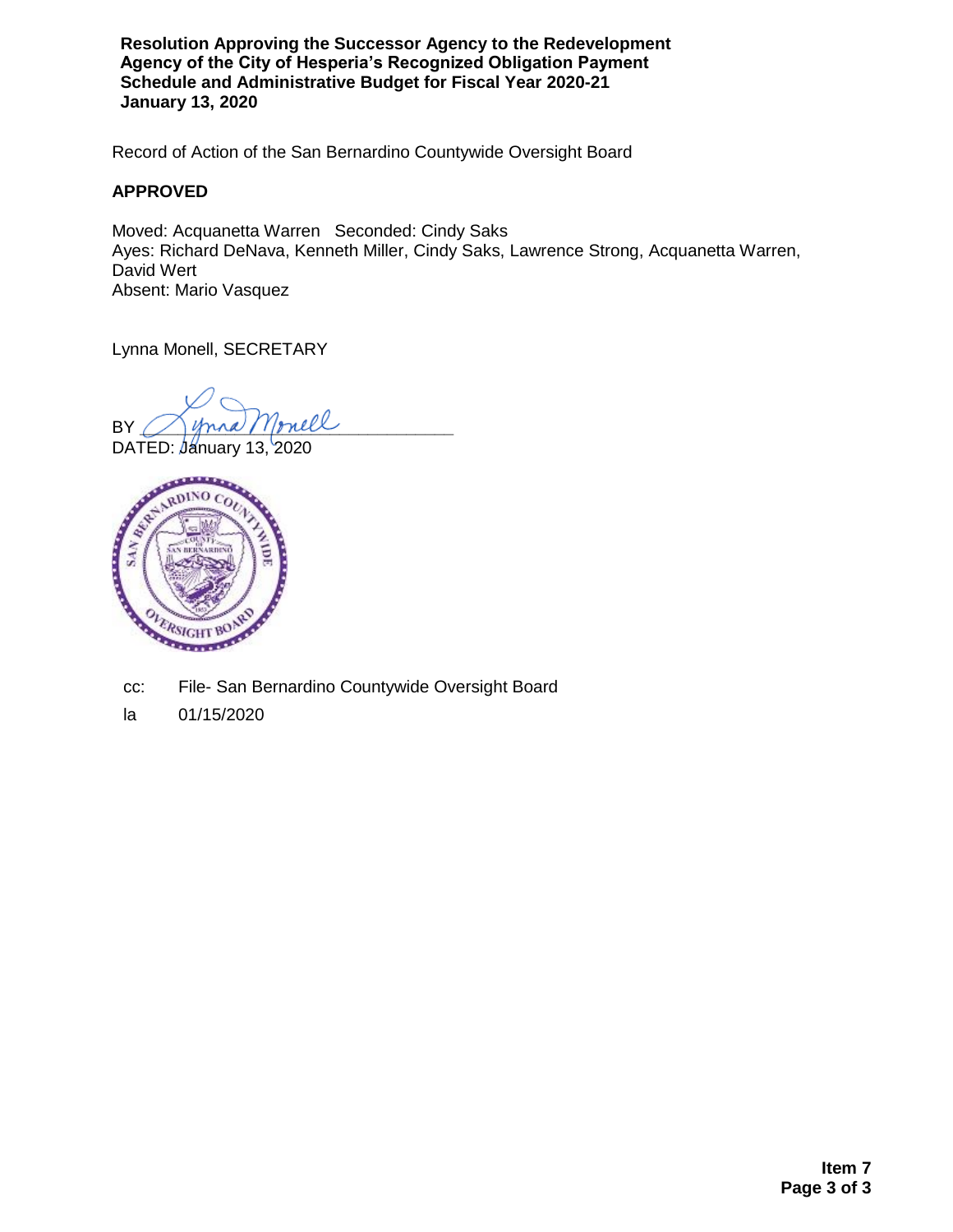#### RESOLUTION NO. 2020-07

#### RESOLUTION OF THE SAN BERNARDINO COUNTYWIDE OVERSIGHT BOARD ADOPTING THE SUCCESSOR AGENCY TO THE REDEVELOPMENT AGENCY OF THE CITY OF HESPERIA'S RECOGNIZED OBLIGATION PAYMENT SCHEDULE AND **ADMINISTRATIVE BUDGET FOR FISCAL YEAR 2020-21**

On Monday, January 13, 2020 on motion of San Bernardino Countywide Oversight Board Member Warren, duly seconded by San Bernardino Countywide Oversight Board Member Saks and carried, the following resolution is adopted by the San Bernardino Countywide Oversight Board, State of California.

WHEREAS, California Health and Safety Code Section (HSC) 34179(e) requires all action items of the San Bernardino Countywide Oversight Board be accomplished by resolution; and

WHEREAS, HSC 34177 requires the San Bernardino Countywide Oversight Board to approve the Recognized Obligation Payment Schedule (ROPS) and administrative budget; and

WHEREAS, pursuant to HSC 34177(o), the deadline for submitting the ROPS for Fiscal Year 2019-20 to the Department of Finance is February 1, 2021.

NOW, THEREFORE, the San Bernardino Countywide Oversight Board hereby resolves, determines and orders as follows:

Section 1. The foregoing recitals are true and correct.

Section 2. The Successor Agency to the Redevelopment Agency of the City of Hesperia's ROPS and administrative budget for Fiscal Year 2020-21 in the form presented, together with such changes thereto as may be approved by the San Bernardino Countywide Oversight Board, are hereby approved.

Section 3. This resolution shall take effect from and after the date of its passage and adoption.

PASSED AND ADOPTED by the San Bernardino Countywide Oversight Board, State of California, by the following vote:

- OVERSIGHT BOARD MEMBER: Richard DeNava, Kenneth Miller, AYES: Cindy Saks, Lawrence Strong, Acquanetta Warren, David Wert
- NOES: **OVERSIGHT BOARD MEMBER: None**
- ABSENT: **OVERSIGHT BOARD MEMBER: Mario Vasquez**

\* \* \* \* \*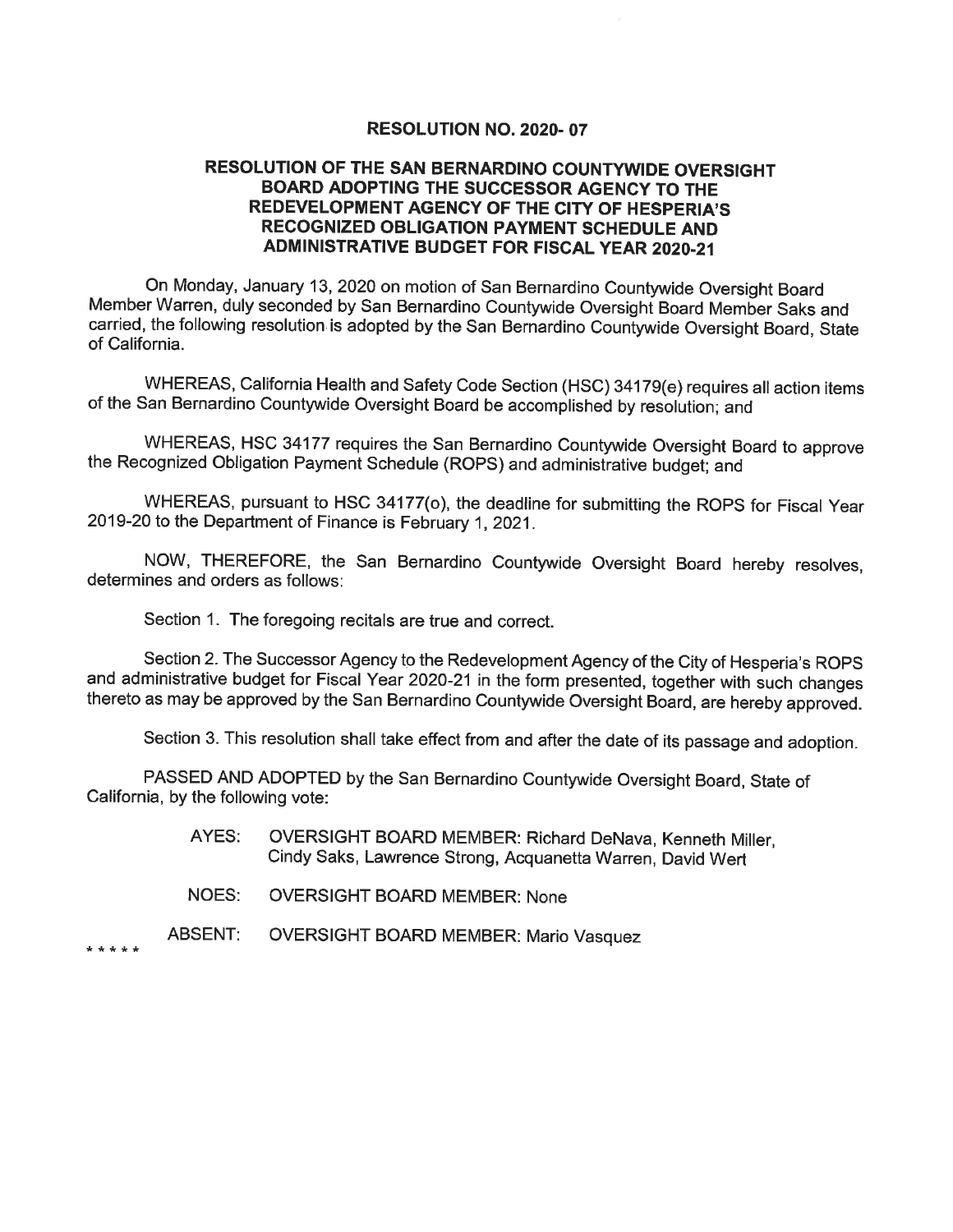#### **STATE OF CALIFORNIA**

SS.

 $\lambda$ 

⟩

#### COUNTY OF SAN BERNARDINO  $\lambda$

I, LYNNA MONELL, Secretary to the San Bernardino Countywide Oversight Board, State of California, hereby certify the foregoing to be a full, true and correct copy of the record of the action taken by the Countywide Oversight Board, by vote of the members present, as the same appears in the Official Minutes of said Board at its meeting of January 13, 2020. #7LA

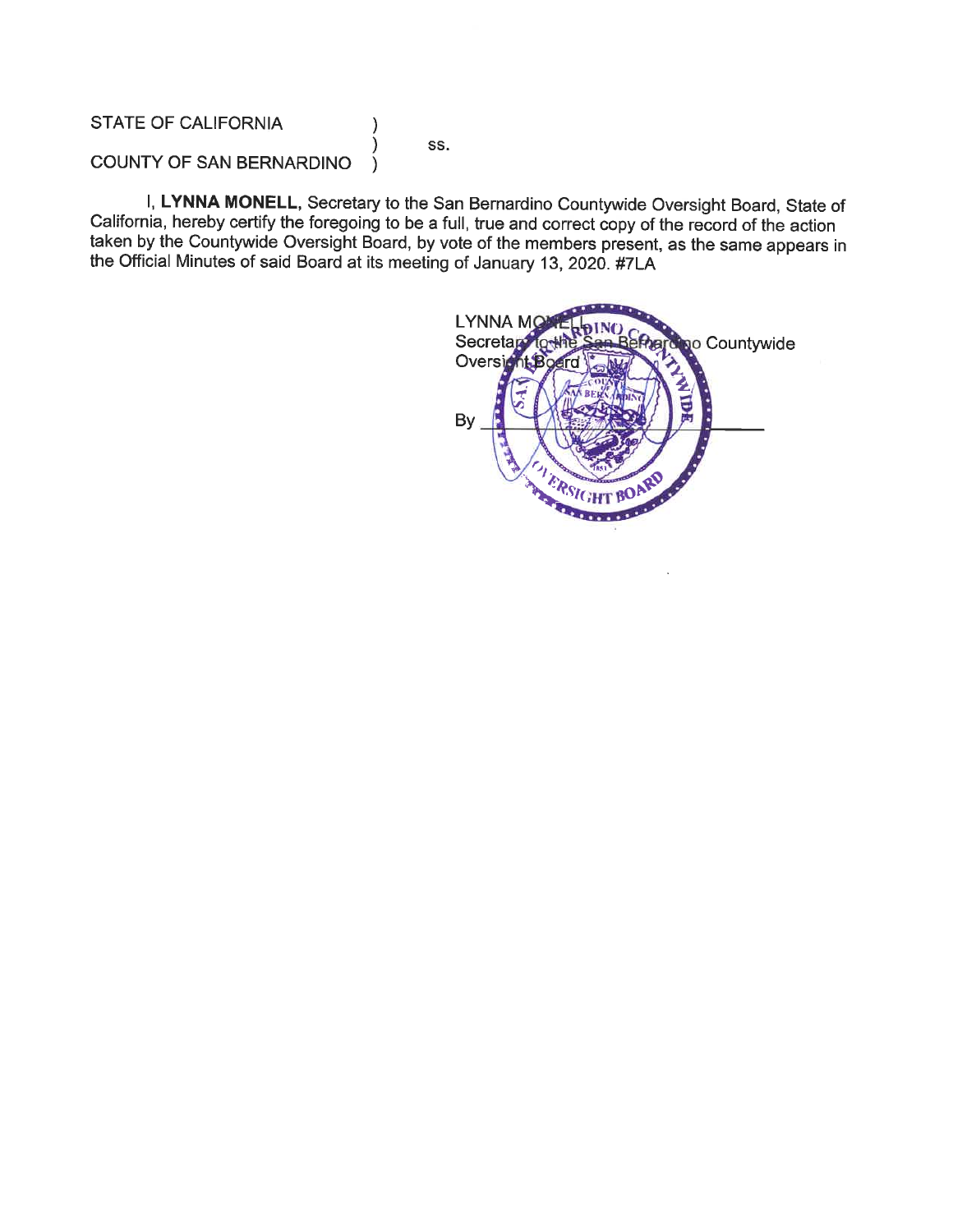## Recognized Obligation Payment Schedule (ROPS 20-21) - Summary<br>Filed for the July 1, 2020 through June 30, 2021 Period

| Successor Agency: | Hesperia       |  |
|-------------------|----------------|--|
| County:           | San Bernardino |  |
|                   |                |  |

 $\sim 10^{-11}$ 

|              | <b>Current Period Requested Funding for Enforceable Obligations (ROPS Detail)</b> | 20-21A Total<br>(July - December) |     |              |      | ROPS 20-21 Total |
|--------------|-----------------------------------------------------------------------------------|-----------------------------------|-----|--------------|------|------------------|
| A            | Enforceable Obligations Funded as Follows (B+C+D):                                | 1,316,241                         | - 5 |              | - \$ | 1,316,241        |
| B            | <b>Bond Proceeds</b>                                                              |                                   |     |              |      |                  |
| $\mathsf{C}$ | Reserve Balance                                                                   | 1,000,000                         |     |              |      | 1,000,000        |
| D            | Other Funds                                                                       | 316,241                           |     |              |      | 316,241          |
| E            | Redevelopment Property Tax Trust Fund (RPTTF) (F+G):                              | 6,396,149                         |     | 3,137,990 \$ |      | 9,534,139        |
|              | <b>RPTTF</b>                                                                      | 6,274,149                         |     | 3,137,990    |      | 9,412,139        |
| G            | <b>Administrative RPTTF</b>                                                       | 122,000                           |     |              |      | 122,000          |
| H.           | <b>Current Period Enforceable Obligations (A+E):</b>                              | 7,712,390 \$                      |     | 3,137,990 \$ |      | 10,850,380       |

Certification of Oversight Board Chairman:<br>Pursuant to Section 34177 (o) of the Health and Safety code, I hereby certify that the above is a true and accurate Recognized Obligation Payment Schedule for the above named successor agency.

|     | Ve.       | n<br>$\bigcap$ $\bigcap$ |                             |
|-----|-----------|--------------------------|-----------------------------|
|     | Name      |                          | <b>Title</b>                |
| /s/ |           |                          | <b>Simmon</b><br>coperation |
|     | Signature |                          | Date                        |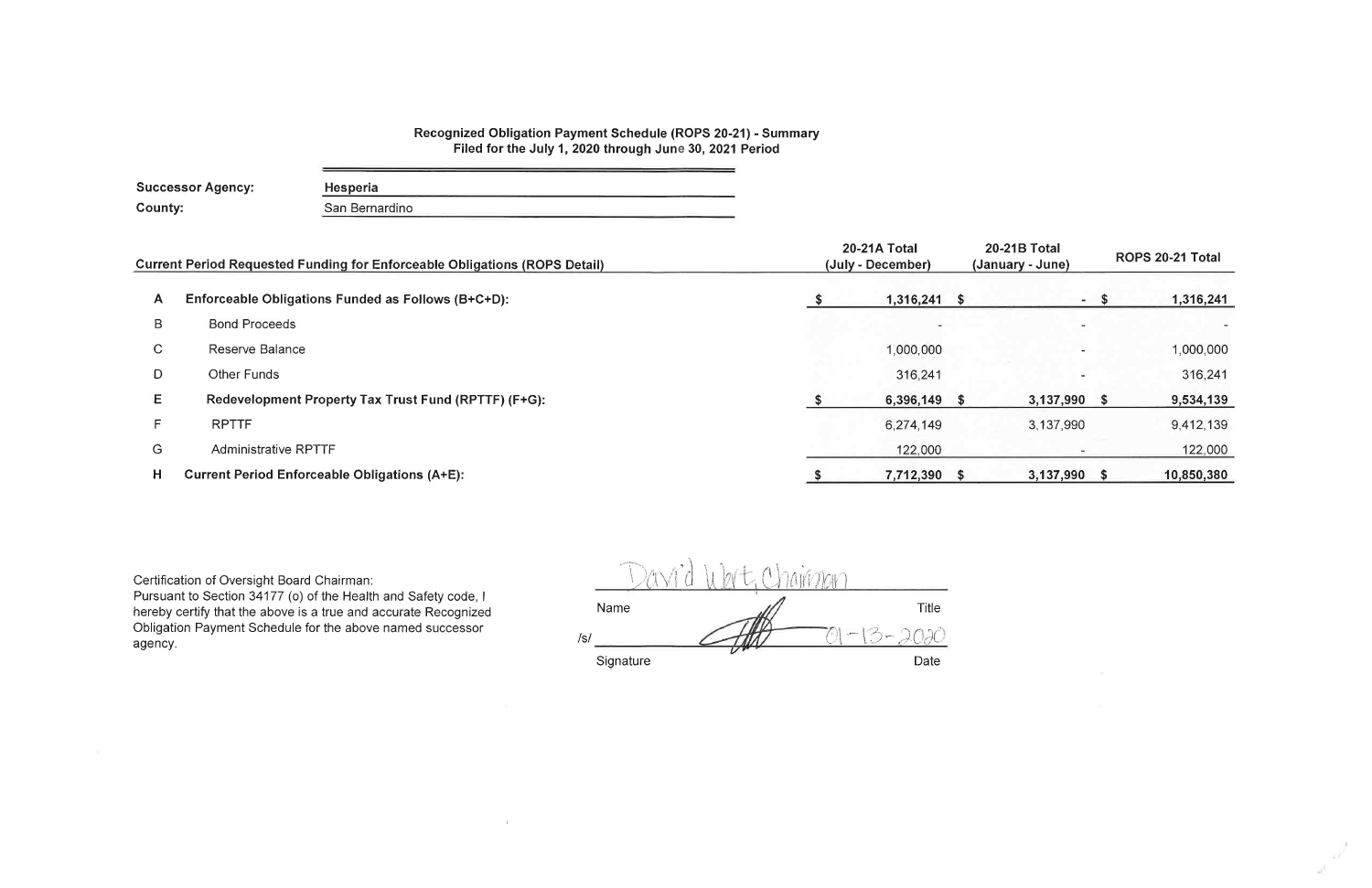#### Hesperia Recognized Obligation Payment Schedule (ROPS 20-21) - ROPS Detail

|              |                                                                     |                                         |                         |                         |                                     |                                                                                                      |              | Tresperia Recognized Obligation Fayment Schedule (ROFS 20-21) - ROFS Detail |                | July 1, 2020 through June 30, 2021<br>(Report Amounts in Whole Dollars) |                                                  |                             |                                |                             |                               |              |                                 |                    |                                |              |                               |  |
|--------------|---------------------------------------------------------------------|-----------------------------------------|-------------------------|-------------------------|-------------------------------------|------------------------------------------------------------------------------------------------------|--------------|-----------------------------------------------------------------------------|----------------|-------------------------------------------------------------------------|--------------------------------------------------|-----------------------------|--------------------------------|-----------------------------|-------------------------------|--------------|---------------------------------|--------------------|--------------------------------|--------------|-------------------------------|--|
|              |                                                                     |                                         |                         |                         |                                     |                                                                                                      |              |                                                                             |                |                                                                         |                                                  |                             |                                |                             |                               |              |                                 |                    |                                |              |                               |  |
| $\mathsf{A}$ |                                                                     | $\mathbf{c}$                            | D                       | E.                      |                                     | G                                                                                                    | H            |                                                                             | $\mathbf{J}$   | $\kappa$                                                                |                                                  |                             |                                | P                           | $\Omega$                      | $\mathbb{R}$ |                                 |                    |                                | $\mathsf{v}$ | w                             |  |
|              |                                                                     |                                         |                         |                         |                                     |                                                                                                      |              |                                                                             |                |                                                                         |                                                  | 20-21A (July - December)    |                                |                             |                               |              |                                 | 20-21B (January -  |                                |              |                               |  |
|              |                                                                     |                                         |                         |                         |                                     |                                                                                                      |              |                                                                             |                |                                                                         |                                                  | <b>Fund Sources</b>         |                                |                             |                               |              |                                 | June) Fund Sources |                                |              |                               |  |
|              |                                                                     |                                         | Contract/Agreement      | Contract/Agreement      |                                     |                                                                                                      |              | Total Outstanding                                                           |                | <b>ROPS 20-21</b>                                                       |                                                  |                             |                                |                             | 20-21A                        |              |                                 |                    |                                |              | 20-21B                        |  |
|              | lem # Project Name/Debt Obligation                                  | Obligation Type                         | <b>Execution Date</b>   | <b>Termination Date</b> | Payee                               | Description/Project Scope                                                                            | Project Area | Debt or Obligation<br>153,950,116                                           | Retired        | Total<br>\$10,850,380                                                   | Bond Proceeds   Reserve Balance<br>$1,000,000$ S | Other Funds<br>$316,241$ \$ | <b>RPTTF</b><br>$6,274,149$ \$ | Admin RPTTF<br>$122.000$ \$ | Total<br>7.712.390            |              | Bond Proceeds   Reserve Balance | Other Funds        | <b>RPTTF</b><br>$3.137.990$ \$ | Admin RPTTF  | Total<br>3,137,99             |  |
|              | HPFA 2005 Series A - Project Area   Bonds Issued On or Before       | 12/31/10                                | 5/24/2005               | 9/1/2035                | Union Bank                          | Tax Allocation Bonds - Sept Debt                                                                     |              |                                                                             |                |                                                                         |                                                  |                             |                                |                             |                               |              |                                 |                    |                                |              |                               |  |
|              | 4 HPFA 2007 Series A - Project Area Bond Reimbursement              | Agreements                              | 8/30/2007               | 9/1/2037                | Union Bank                          | Service<br>Revenue Bonds (Tax Exempt) - Sept<br>Debt Service - Note 1                                |              | $\Omega$                                                                    |                | S.                                                                      |                                                  |                             |                                |                             | $\mathbf{s}$                  |              |                                 |                    |                                |              |                               |  |
|              | HPFA 2007 Series A - Project Area Bond Reimbursement                | Agreements                              | 8/30/2007               | 9/1/2037                | Union Bank                          | Revenue Bonds (Tax Exempt) -Sept                                                                     |              |                                                                             |                | $\mathbf{S}$                                                            |                                                  |                             |                                |                             | $\mathcal{F}$                 |              |                                 |                    |                                |              |                               |  |
|              | HPFA 2007 Series A - Housing                                        | Bond Reimbursement                      | 8/30/2007               | 9/1/2037                | Union Bank                          | Debt Service<br>Revenue Bonds (Tax Exempt) - Sept 1 & 2                                              |              | 0 <sup>1</sup>                                                              | Y              | $\mathbf{s}$                                                            |                                                  |                             |                                |                             | $\mathbf{s}$                  |              |                                 |                    |                                |              |                               |  |
|              | 11 HPFA 2007 Series B - Housing                                     | Agreements<br><b>Bond Reimbursement</b> | 8/30/2007               | 9/1/2021                | Union Bank                          | Debt Service - Note 3<br>Revenue Bonds (Taxable) - Sept                                              | 182          | $\Omega$                                                                    | Y              | -SI                                                                     |                                                  |                             |                                |                             | S                             |              |                                 |                    |                                |              |                               |  |
|              | 13 HPFA 2005 Series A - Reserve                                     | Agreements<br>Fees                      | 5/24/2005               | 9/1/2035                | Union Bank                          | Debt Service<br>Reserve of Debt Payment                                                              | 1 & 2        | $\Omega$                                                                    | Y              | $\mathbf{s}$                                                            |                                                  |                             |                                |                             | S                             |              |                                 |                    |                                |              | $\mathbf{s}$                  |  |
|              | Account<br>15 HPFA 2007 Series A - Reserve                          | Fees                                    | 8/30/2007               | 9/1/2037                | Union Bank                          | Reserve of Debt Payment                                                                              | 182          |                                                                             | Y              | IS.                                                                     |                                                  |                             |                                |                             | $\mathsf{s}$                  |              |                                 |                    |                                |              |                               |  |
|              | Account<br>16 HPFA 2007 Series B - Reserve                          | Fees                                    | 8/30/2007               | 9/1/2021                | Union Bank                          | Reserve of Debt Payment                                                                              | 1 & 2        | $\Omega$                                                                    |                |                                                                         |                                                  |                             |                                |                             | $\sim$                        |              |                                 |                    |                                |              |                               |  |
|              | Account<br>7 Trustee Bond Administration Fees - Fees                |                                         | 8/30/2007               | 9/1/2021                | Union Bank                          | Bond Administration Fees                                                                             | 182          | 12,000                                                                      | N              | 4,000<br>S                                                              |                                                  |                             | 4,000                          |                             | $\mathsf{s}$<br>4,000         |              |                                 |                    |                                |              |                               |  |
|              | HPFA 2007 - Series B<br>18 Trustee Bond Administration Fees         | Fees                                    | 5/24/2005               | 9/1/2035                | Union Bank                          | Bond Administration, Fees, and                                                                       | 182          | $\Omega$                                                                    |                | S.                                                                      |                                                  |                             |                                |                             | $\mathbf{S}$                  |              |                                 |                    |                                |              |                               |  |
|              | & Arbitrage - HPFA 2005 - Series<br>l A&B                           |                                         |                         |                         |                                     | Arbitrage                                                                                            |              |                                                                             |                |                                                                         |                                                  |                             |                                |                             |                               |              |                                 |                    |                                |              |                               |  |
|              | 29 CalPERS Pension Obligation<br>31 Contingent Contract Liability   | Unfunded Liabilities<br>Miscellaneous   | 7/15/1993<br>12/17/2005 | 7/15/2033<br>6/26/2061  | CalPERS<br>Sunnse Terrace I & II    | Pension Obligation<br>Low/Moderate Housing Liability-                                                | 182          | $\cap$ $\Gamma$                                                             | Y              | Γ\$                                                                     |                                                  |                             |                                |                             | $\mathbb{S}$<br>$\mathcal{R}$ |              |                                 |                    |                                |              | $\sim$<br>$\ddot{\textbf{S}}$ |  |
|              | 32 Contingent Contract Liability                                    | Miscellaneous                           | 7/5/2006                | 2/25/2063               | The Village of Hesperia I           | <b>Guarantor</b>                                                                                     |              |                                                                             |                |                                                                         |                                                  |                             |                                |                             |                               |              |                                 |                    |                                |              | $\mathbf{S}$                  |  |
|              | 43 Appraisal                                                        | Professional Services                   | 5/14/2009               | 6/30/2020               |                                     | Low/Moderate Housing Liability-<br>Guarantor                                                         | 182          | $\Omega$                                                                    | Y              | $\mathcal{S}$                                                           |                                                  |                             |                                |                             | $\mathbb{S}$                  |              |                                 |                    |                                |              |                               |  |
|              |                                                                     |                                         |                         |                         | Thompson Appraisals                 | Contract for services related to<br>property disposition                                             |              | $\Omega$                                                                    | Y              |                                                                         |                                                  |                             |                                |                             | S                             |              |                                 |                    |                                |              | $\mathbf{s}$                  |  |
|              | 52 SERAF Obligation - VVEDA                                         | <b>SERAF/ERAF</b>                       | 5/1/2010                | 6/30/2016               |                                     | Hesperia Housing Authority   VVEDA SERAF I/II Loans from LMIHF   VVEDA                               |              |                                                                             | $\overline{Y}$ |                                                                         |                                                  |                             |                                |                             | l s                           |              |                                 |                    |                                |              | $\sim$                        |  |
|              | 53 VVEDA JPA - Hesperia Project<br>Area Admin                       | Admin Costs - Litigation                | 12/29/1993              | 12/20/2036              | City of Hesperia                    | Administrative Cost Allowance - ABx1 VVEDA<br>26 Prorated by PA                                      |              |                                                                             | Y              | <b>S</b>                                                                |                                                  |                             |                                |                             | $\mathbf{S}$                  |              |                                 |                    |                                |              | - \$                          |  |
|              | 60 Audit Review                                                     | <b>Professional Services</b>            | /1/2013                 | 12/31/2037              | White, Nelson, Diehl,<br>Evans, LLP | Annual audit of Successor Agency<br>needed for Comprehensive Annual                                  | 182          | 20,000                                                                      | N              |                                                                         |                                                  |                             |                                |                             | S                             |              |                                 |                    |                                |              |                               |  |
|              | 67 SERAF Obligation - VVEDA                                         | SERAF/ERAF                              | 5/1/2010                | 6/30/2016               |                                     | inancial Report<br>Hesperia Housing Authority   WEDA SERAF I/II Loans from LMIHF   1&2               |              |                                                                             | Y              | $\mathbf{s}$                                                            |                                                  |                             |                                |                             | $\mathbf{s}$                  |              |                                 |                    |                                |              |                               |  |
|              | 74 Administrative Costs                                             | Admin Costs                             | 7/1/2012                | 9/1/2037                |                                     | OB Resolution 2014-07<br>Successor Agency; City of Agency administrative costs                       | 1&2          | 5,558,780                                                                   | N              | 13<br>122,000                                                           |                                                  |                             |                                | $122,000$ \$                | 122,000                       |              |                                 |                    |                                |              | $\mathbf{R}$                  |  |
|              | 75 Property Disposition Costs                                       | <b>Property Dispositions</b>            | 3/23/2015               | 6/30/2021               | Hesperia, RSG, Inc.;<br>RSG, Inc.   | Marketing and property sale<br>management costs associated with                                      | 1&2          | 60,000                                                                      | N              | $\mathbf{s}$                                                            |                                                  |                             |                                |                             | $\mathbf{s}$                  |              |                                 |                    |                                |              |                               |  |
|              | 76 Hesperia 2018A TARBS                                             | Refunding Bonds Issued<br>After 6/27/12 | 9/11/2018               | 9/1/2037                | Union Bank                          | "For Sale" properties in the LRPMP<br>Refunding of 2005 and 2007 bond<br>series for interest savings | 182          | 114, 153, 397                                                               | N              | 3,304,068<br>$\frac{1}{2}$                                              |                                                  |                             | 1,652,034                      |                             | \$7,652,034]                  |              |                                 |                    | 1,652,034                      |              | 1,652,034                     |  |
|              | 77 Hesperia 2018B TARBS                                             | Refunding Bonds Issued<br>After 6/27/12 | 9/11/2018               | 9/1/2037                | Union Bank                          | Refunding of 2005 and 2007 bond<br>series for interest savings                                       | 182          | 46,314,718                                                                  | N              | 6,412,312<br>$\mathcal{S}$                                              | 1,000,000                                        | 316,241                     | 4,610,115                      |                             | \$ 5,926,356                  |              |                                 |                    | 485,956                        |              | 485,956<br>$\mathbf{C}$       |  |
|              | 78 Bond Payment Reserves                                            | Reserves                                | 9/11/2018               | 9/1/2037                | Union Bank                          | Reserves for bond payment, needed 1 & 2<br>due to cash flow - H&SC<br>34171(d)(1)(A)                 |              | 1,000,000                                                                   | N              | \$ 1,000,000]                                                           |                                                  |                             |                                |                             | $\mathbf{s}$                  |              |                                 |                    | 1,000,000                      |              | 1,000,000<br>$\mathbf{R}$     |  |
|              | 79 Trustee Bond Administration Fees - Fees<br>2018 TARBS - Series A |                                         | 9/11/2018               | 9/1/2037                | Union Bank                          | Bond Administration Fees for 2018<br><b>TARBS</b>                                                    | 1&2          | 76,000                                                                      | N              | 4,000<br>S                                                              |                                                  |                             | 4,000                          |                             | 4,000<br>$\mathbb{S}$         |              |                                 |                    |                                |              | $\mathbf{s}$                  |  |
|              | 80 Trustee Bond Administration Fees - Fees<br>2018 TARBS - Series B |                                         | 9/11/2018               | 9/1/2037                | Union Bank                          | Bond Administration Fees for 2018<br>TARBS                                                           | 1 & 2        | 32,000                                                                      | N              | 4,000<br>$\mathbf{s}$                                                   |                                                  |                             | 4,000                          |                             | $\sim$<br>4,000               |              |                                 |                    |                                |              | $\mathbf{s}$                  |  |
|              | 81 Continuing Disclosures - 2018<br>TARBS Series A & B              | <b>Professional Services</b>            | 9/11/2018               | 9/1/2037                | Urban Futures, Inc.                 | Professional services to fulfill annual<br>requirement of 2018 TARBS                                 | 182          | 28,500                                                                      | N.             | l s                                                                     |                                                  |                             |                                |                             | S.                            |              |                                 |                    |                                |              | $\mathbf{s}$                  |  |
|              | 82 Arbitrage - 2018 TARBS Series A & Fees                           |                                         | 9/11/2018               | 9/1/2037                | Union Bank                          | Bond Arbitrage for 2018 TARBS                                                                        | 182          | 10,000                                                                      | N.             | - \$                                                                    |                                                  |                             |                                |                             | -S                            |              |                                 |                    |                                |              | $\mathbf{s}$                  |  |